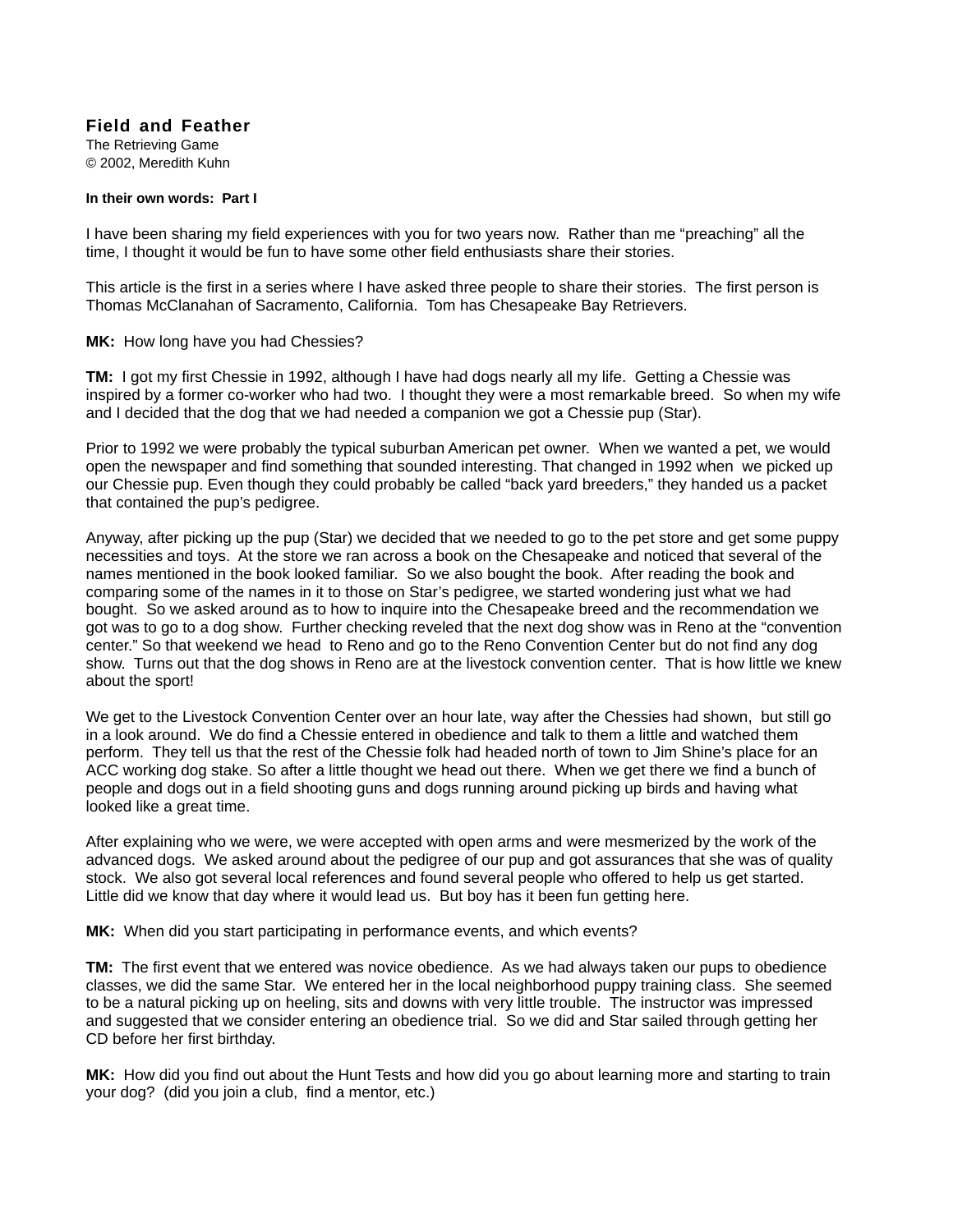**TM:** Hunt Tests were an offshoot of the American Chesapeake Club (ACC) working dog stakes. We had joined the ACC so went to their training days and picnic matches [picnic matches are informal field events set up according to AKC regulations. They are similar to a practice match in obedience]. From our first introduction to the breed, it just seemed that the breed always did field. So I picked up a couple of books and started training. Realizing that I didn't know the first thing about it, I asked around and was referred to Jim Shine who trained a bunch of Chessies [for field work]. Jim took Star for a couple months of initial training and tutored us on the mechanics of field work.

**MK:** Can you remember your first Licensed test? How did it go?

**TM:** Our first test was the ACC test in July at Argyle Park. While we picked up a couple birds, we did not get an orange ribbon. But it sure was a hoot!

**MK:** Do you remember what went wrong and what went right? Was it what you expected?

**TM:** Our first test was hosted by the ACC (local region) and was held the second weekend in July 1993 at a place called Argyl Park. It was huge with over a hundred junior dogs entered. And it was hot, dry and dusty. Anyway, the bird being used on land for juniors was a Chuckar. We had never seen a Chuckar as it is not that common in California (Note: A Chucker is a small partridge)—they are more prevalent in Nevada. But I was assured that a good force-fetched dog would pick up anything. So as I waited my turn I watched as several dogs ran out to this bird and then kind-of shrugged to say that it wasn't what they were supposed to get and then start going into big hunts trying to find a duck, pheasant or pigeon that is more common in training and tests.

So with nerves tingling, it is finally our turn to run. We get to the line and I try to remember all the advice I had gleaned: point the dog to the gunners, have her sit and gently hold her collar, signal the judges and then wait for them to say our number, make sure the leash is out of sight, etc. So we finally get to the line and she sits there while I get everything under control. I signal that we are ready, the judges signal the gunners and the bird is in the air. Shots rang out and the bird falls. Our number is called and Star is locked on to where the bird fell. The judges call our number, I release her and she races to the bird. Alas, it is a cripple and is running. She chases it all over the field until it finally crawls into a hole. Star works and finally extricates the bird from the hole and brings it back. A nice hand delivery. I get her under control and we wait for the second bird. This bird being a tossed dead bird is nowhere as exciting as the first. So after she is released, Star heads back to where she got the first bird hoping for something else to chase. Alas no ribbon, but still a lot of congrats from the gallery for her determination in chasing down the cripple and digging it out of the hole.

This pointed out a lot of things about hunt tests and dog training in general. While hunt tests are to measure skill and training, there is still a lot of luck involved. Dogs will do well if they are trained to the concept under normal circumstances, but a great deal of proofing needs to be done for those out of the ordinary circumstances (in this case the distraction of a very lively crippled bird). Always try to expect the unexpected or dogs will be dogs. They are not robots. And at the most inopportune time they will demonstrate this.

**MK:** What is the one tip you would give a "newbie" to the sport?

**TM:** Find a good mentor/trainer, and do not rush your dog.

**MK:** Where are your dogs now in their accomplishments and what's next?

**TM:** Star is now retired. She is one of the first four Chessies to have earned her CH, UD and SH title combination. She has had three litters and her kids are now carrying on. Cruiser is a UD, MH with three UDX legs and Flash is a CH, CDX, MH and has gone to the Master national twice. And I have become a hunt test judge.

Well, Tom's story mirror's mine in several ways. Our first Labrador was a purchase out of the newspaper—we were also lucky that she was healthy, sound and had some good genes behind her. I also started in obedience, earning CDs on several dogs before we discovered field work.